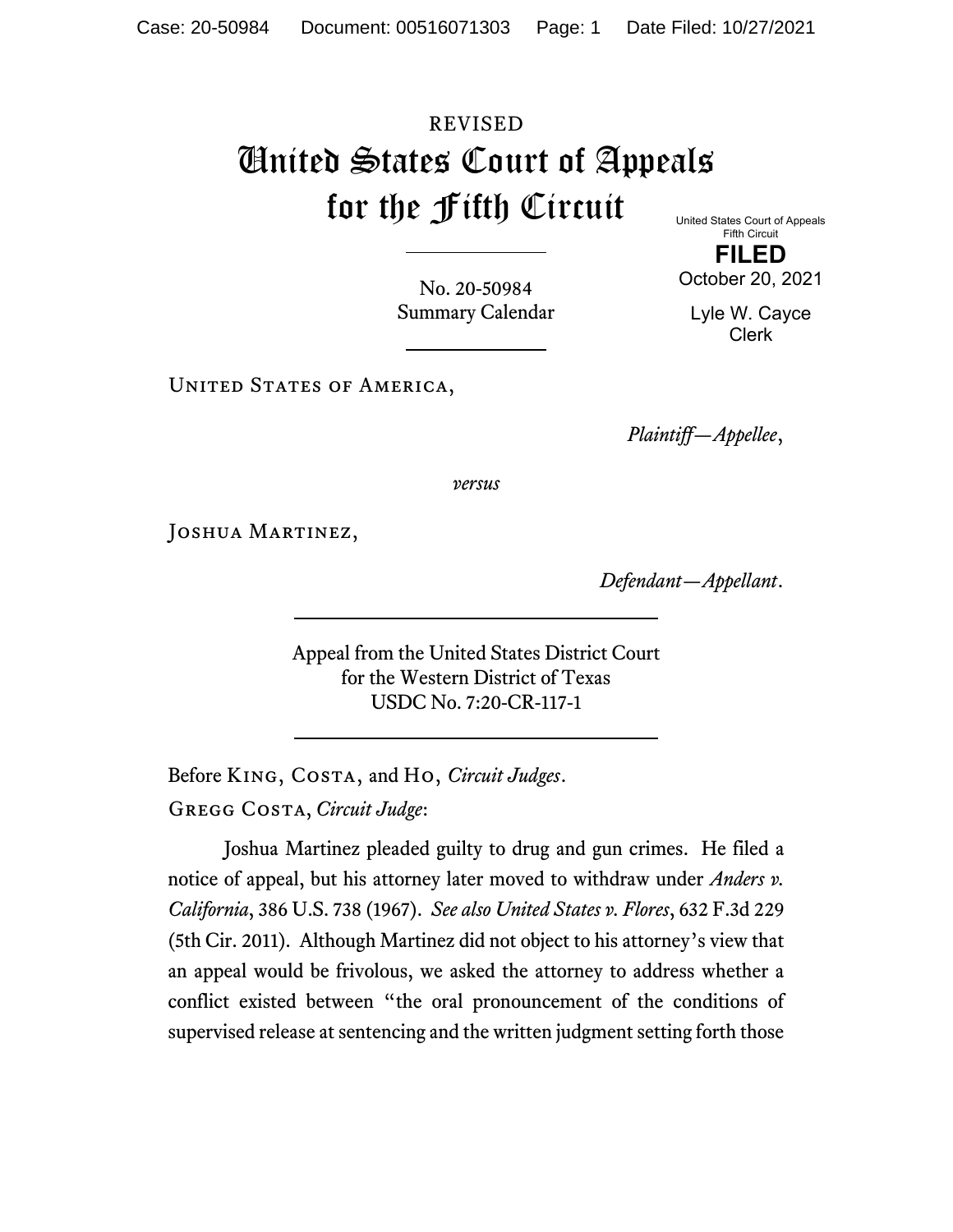## No. 20-50984

conditions." *See United States v. Diggles*, 957 F.3d 551, 556–59 (5th Cir.) (en banc), *cert. denied*, 141 S. Ct. 825 (2020). Counsel filed a supplemental *Anders*  brief that addressed that issue and continued to maintain that an appeal was not warranted. Again, Martinez did not object.

We agree with defense counsel that a nonfrivolous basis for appealing the supervised release conditions does not exist. We thus will grant the motion to withdraw.

It is worth explaining why the pronouncement of supervised release conditions in this case does not present an appealable issue under our recent en banc decision in *Diggles*. Martinez's Presentence Report recommended the "mandatory and standard conditions of supervision" as well as a search condition. At sentencing, the district court confirmed that Martinez had reviewed the Presentence Report and did not object to it. The court then announced that it was adopting the Presentence Report. It also told Martinez that the court was imposing "the standard and mandatory conditions of supervision" as well as the recommended search condition. The written judgment that later issued included the 17 standard conditions listed in the Western District of Texas's Order on Conditions of Probation and Supervised Release. *See also Diggles*, 957 F.3d at 561 & n.6 (noting with approval the longstanding practice in some districts of standing orders that list recommended conditions).

The only conceivable pronouncement problem is that the district court did not cite the district's standing order when it orally imposed the "standard conditions." As defense counsel explains, however, that does not provide a basis for appeal. Because the court told Martinez it was imposing "standard conditions," he had notice and an opportunity to object (or, at a minimum, to ask for more specificity about the conditions). Martinez did not object, so any appeal would be subject to plain error review. *Id*. at 560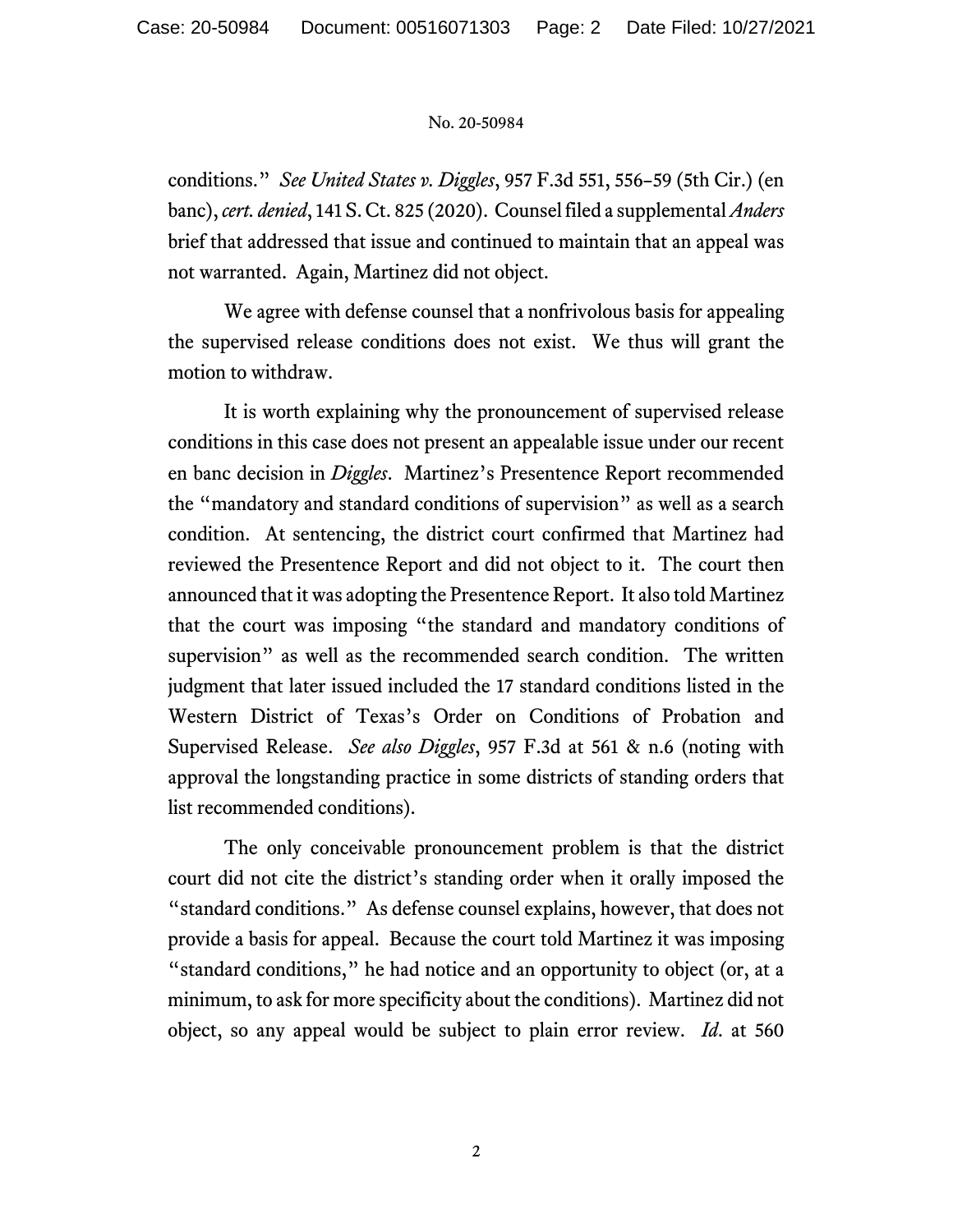## No. 20-50984

(explaining that an opportunity to object "exists when the court notifies the defendant at sentencing that conditions are being imposed").

We have difficulty seeing any error—and certainly not the obvious one necessary to correct forfeited issues, *see id*. at 559 (citing *Puckett v. United States*, 556 U.S. 129, 135 (2009))—in orally imposing "standard conditions" and then including in the judgment the district's usual "standard conditions." There is no notice problem. Even before sentencing, the Presentence Report notified Martinez that "standard conditions" would likely be imposed. The Western District's standing order provided "advance notice" of what those conditions might be. *Id*. at 560. At sentencing, the court twice notified Martinez that it was imposing standard conditions. First, it adopted the PSR, which recommends standard conditions. Second, it announced that it would impose "standard" conditions. Given the longstanding existence of the Western District's standing order, defense counsel certainly knew that the standard conditions being imposed were the ones listed in the standing order and included in the judgment form created by the Administrative Office of the United States Courts. *See United States v. Cabello*, 916 F.3d 543, 546 (5th Cir. 2019) (Elrod, J., concurring) (observing that the four district courts in Texas have issued orders that incorporate the standard conditions listed in the AO's judgment form). Indeed, Martinez's appellate counsel acknowledges this common understanding in seeking to dismiss the appeal.

Martinez thus had in-court notice of the conditions being imposed and ample opportunity to object. As that notice and opportunity to object are the hallmarks of the pronouncement requirement, the district court complied with *Diggles*. *See* 957 F.3d at 560 (holding that the "pronouncement requirement" is satisfied when the sentencing court "gives notice of the sentence and an opportunity to object"). There is no variance between the written judgment and the conditions pronounced at sentencing.